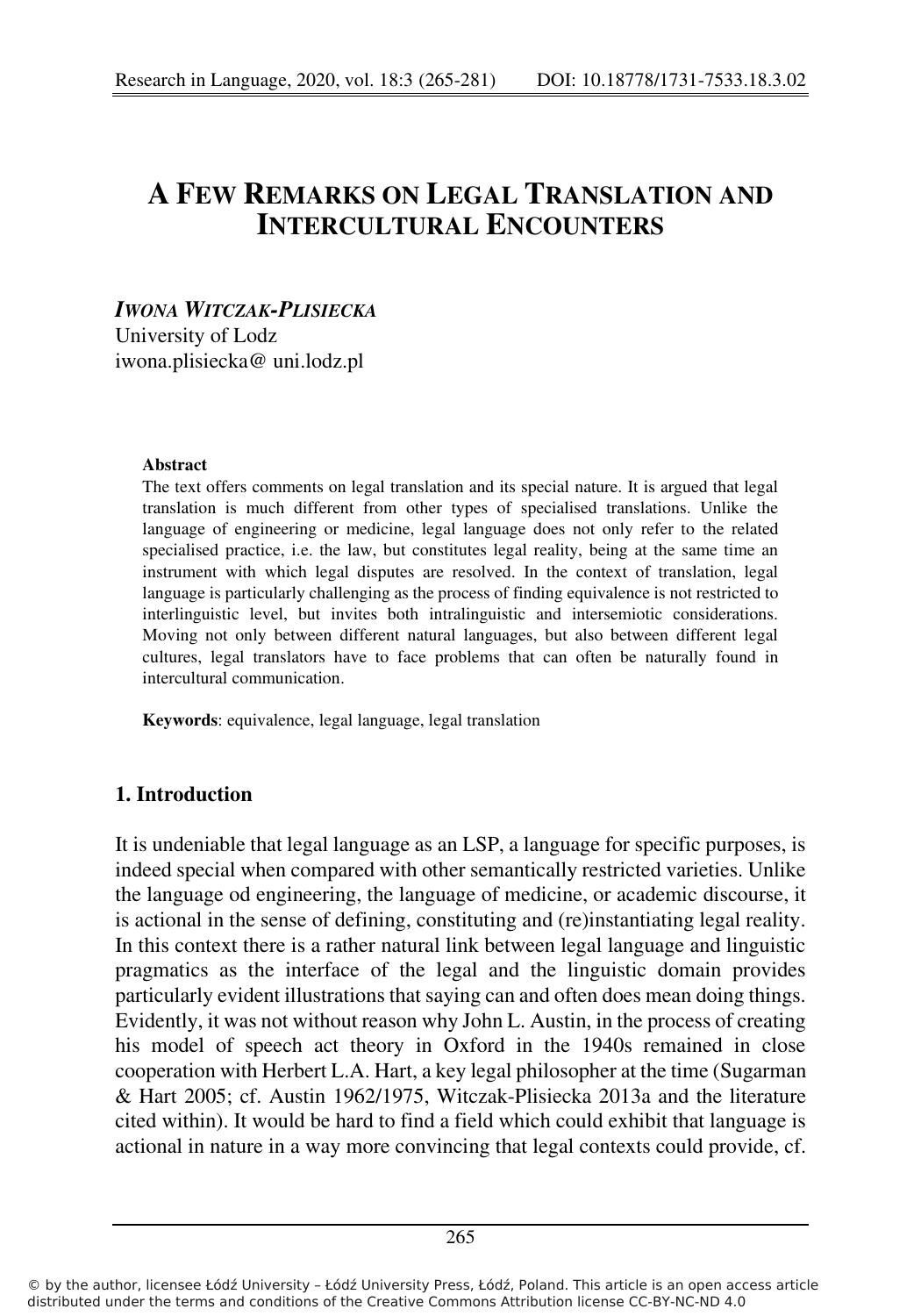delivering a verdict, finding a defendant guilty or not guilty, imposing obligations and conferring rights.

Law is hardly conceivable without language, whether in the realm of normative texts, or the more vivid communicative events, e.g. legal negotiations, procedures, or counselling. The vast array of legal contexts embraces more and less formal discourses, professional encounters between lawyers and less hermetic language(s) used by mixed parties, e.g. in lawyer-client consultations (cf. e.g. Danet 1980, Witczak-Plisiecka 2005, Fetzer & Witczak-Plisiecka *in press*). This complexity requires much communicative legal competence on the part of language users if they are to create linguistic performance which passes as natural in various legal contexts; consequently, there are special requirements that translators who work in such contexts must satisfy.

Although in the common view of ordinary people it may appear that legal translation is all about knowing how to manage legal terms of art, in fact legal translation involves more than that; it involves communication between different cultures. On the most immediate plain this will be between the legal culture and the lay culture, but the many contexts in which translation is needed will also involve encounters between different legal cultures which have different legal institutions, different traditions, and conventions (cf. Hutton 1999). Thus, the problems transcend relatively simple institutional differences such as the difference between the systems of common law and those related to the tradition of Roman law. In many contexts it is indeed more convenient to approach such differences in terms of intercultural differences. In what follows I will provide a short description of the points of difficulty that legal contexts may pose in translation, both on the locutionary, semantic level, i.e. the formal aspect of language, and the pragmatic, intercultural level<sup>1</sup>.

## **2. Legal language, translation and equivalence**

The phrase "legal language" is widely used and presupposes a relatively welldefined field, but in reality it opens the whole realm of various encounters within the legal community or where "the legal" meets "the lay" reality. In the attempt to introduce order and transparent typologies, researchers commonly build a divide between, e.g., "the language of the law" and "legal language," where the former is to refer to the language of legal documents, while the latter refers to the language used by lawyers in less fossilised documents (including legal handbooks) or face-to-face interactions. This distinction is marked in English (cf. Crystal 2018, p. 398), but in Poland, in an independent research programme, it was well established by Jerzy Wróblewski (cf. Wróblewski 1948, 1959, 1984), who introduced the distinction between "język prawny" (closer to the English

<sup>&</sup>lt;sup>1</sup> Some of the data included in this paper was earlier published in I. Witczak-Plisiecka (2016).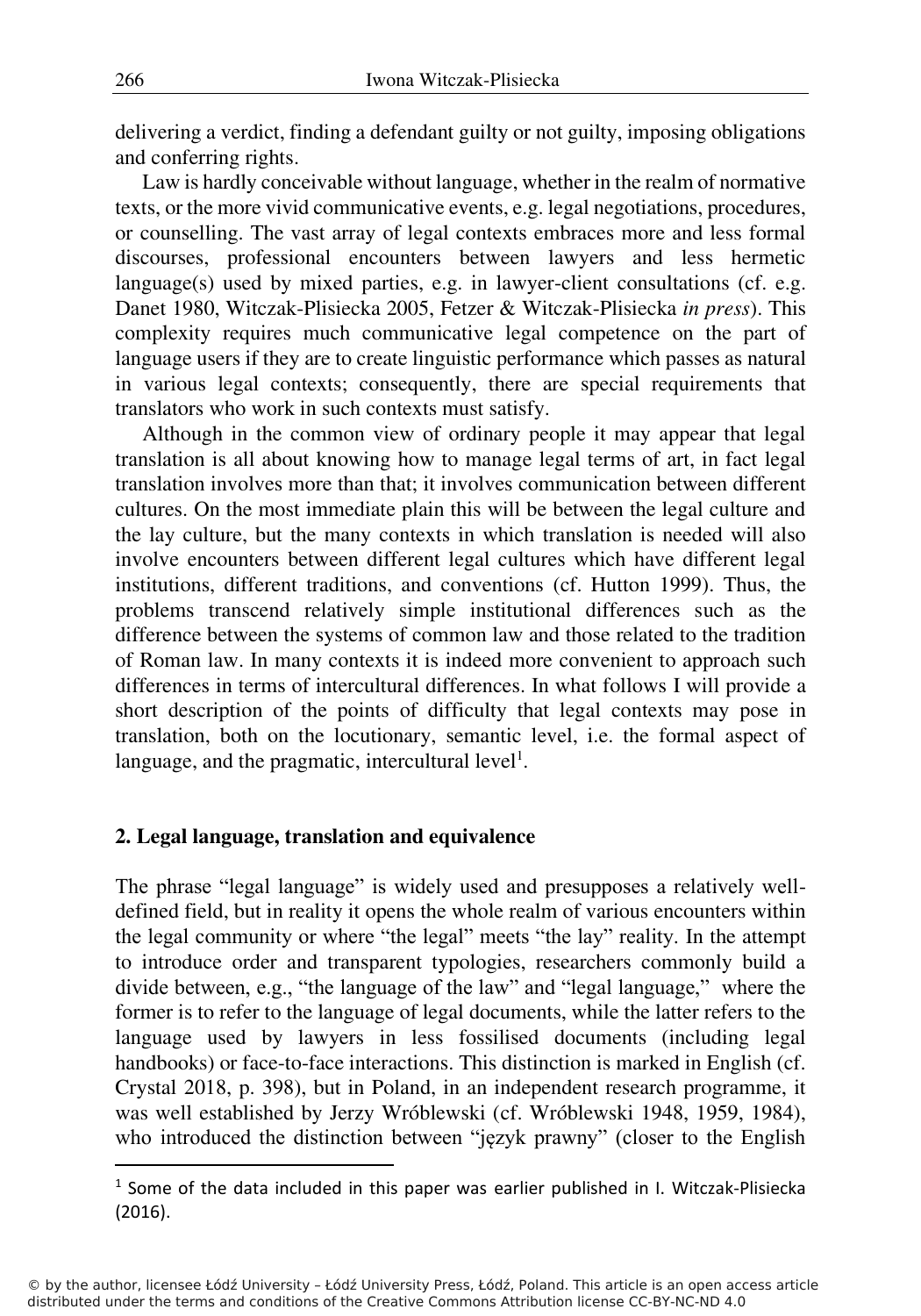"language of the law") and "język prawniczy" (closer to the English phrase "legal language"). There have also been attempts to classify different contexts in which legal language is used according to style, mode, and the type of participants involved (cf. Danet 1980, Fetzer & Witczak-Plisiecka, in press). Traditional (cf. Danet 1980, p. 471) modes included written, spoken-composed, and spokenspontaneous modes, while the styles recognised in legal communication were identified as "frozen" or "formal" (for written and spoken-composed modes), "consultative" (for selected spoken composed and spoken-spontaneous modes), and "casual" (for spoken-spontaneous modes as seen in e.g. lawyer-lawyer conversations or lobby conferences). Such categories has been enriched due to the spread of electronic communication, which has brought about both new forms of expression and a change in conventions, for instance in less formal contexts written and spoken modes can often be clearly merged without affecting the value of communication.

In summary, legal language is best seen as a subfield of natural language, a variety which shares many features recognised as standard, but also shows particular features on the level of lexical, structural, and stylistic choices (cf. an already classic account by Mellinkoff 1963, Tiersma 1999, Gibbons 2003, Witczak-Plisiecka 2001, 2007 and references within). Such features are best seen in the written mode, especially in documents with well-defined format, e.g. statutes, last wills, state constitutions, international treaties.

The lexical level of the English legal language includes "terms of arts", labels for legal institutions, but also lexical items which are rarely used in other contexts. Special attention must be paid to lexical items which may look ordinary, but have special meaning in the law (e.g. the use of "issue" to refer to a child, an offspring, or the use of "consideration" to refer to a move constituting a contract). Uncommon items include somewhat archaic forms and Latin expressions (or French-Norman relicts) that remained alive in legal contexts, but are gone from general discourse (e.g. "sub judice", "in esse", "ejusdem generis").

The language of the law makes use of numerous self-referential deictic expressions (e.g. "aforesaid", "thereinafter", "theretofore", "wheresoever"), while there are hardly any used in general English, with the exception of the adverb "hereby". English legal language also abounds with doublets and triplets, i.e. fixed phrases which include synonymous words (e.g. "null and void", "act and deed", "fraud and deceit", "to aid and abet"). Some of such doublets and triplets can be explained with reference to the history of the English language, e.g. it may often be the case that the synonyms pair the Normal French vocabulary with the Anglo-Saxon lexis. It may also be the case that historically, the words used differed in their meaning, as in the case of "to give, devise and bequeath" used in last wills and testaments, whose items in the past refered to different types of possessions. Although there is no functional difference today, the phrase is still used. The presence of doublets and triplets may also be a sign of another feature of legal language, i.e. that its form can be instrumental in demonstrating power.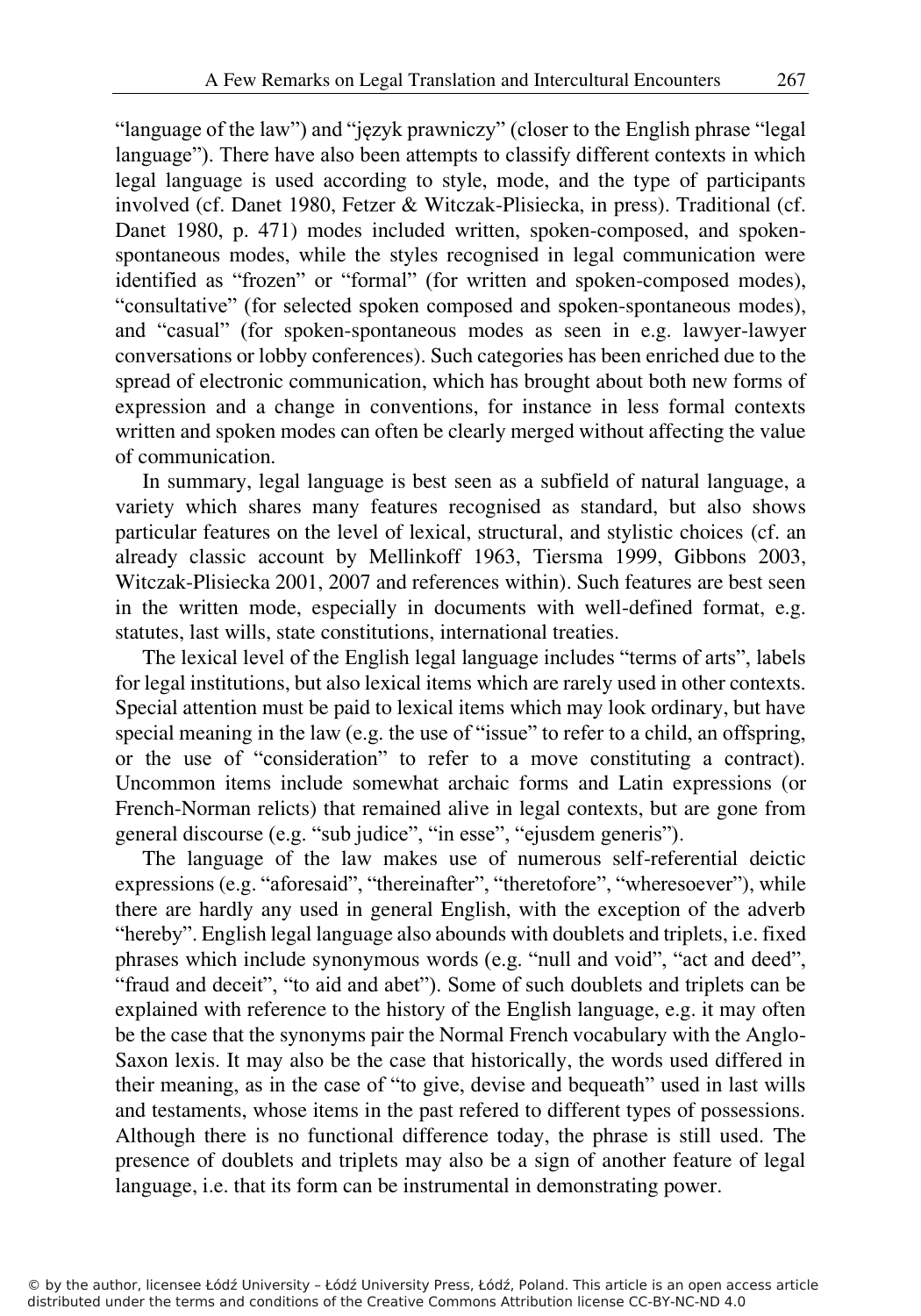The use of modal verbs, and especially the deontic use of the verb "shall" is also specific in legal language, where it functions as a vehicle for deontic values rather than prediction. The use of "shall" to impose obligation has been much criticised and shown to be a source of misunderstanding. The least frequent modal verb with its frequency being below 250 per million words (cf. Biber et al. 1999, p. 486) is of special significance in legal contexts, even though its deontic use has been recognised as "marginal" and highly specialised, "peripheral and rare" (cf. e.g. Huddleston 2002, p. 194, Quirk et al. 1992).

On the syntactic level legal language is characterised by a relatively high frequency of nominal and prepositional phrases, a higher frequency of passive constructions, and long elaborate sentences. Technically, a document such as a treaty, or a parliamentary act, can be drafted as one long sentence, but even in documents with traditional punctuation sentences tend to be very long with the average gaining, e.g. between 45 and 55 words (cf. Gotti 2003).

Stylistically, it is highly self-referential and, especially in legislative documents, strives for a balance between precision and openness so that it could be applied in contexts which cannot be fully envisaged at the time of drafting. It is also significant that legal texts are endowed with operational value, kin to the illocutionary force as discussed in linguistics. They are phrased to be performative, to influence the social structure of the world.

Despite the inherent complexity, legal language is generally perceived as a coherent domain. Partly due to the existence of the features listed above, it is seen as a language apart, a functional variety notoriously inaccessible for people with no expertise in the law, sometimes dubbed not only as a sublanguage, but "legalese", a "gobbledegook", or legal argot. It is further interesting that there are persisting myths related to legal semantics, for instance, it is often believed that "legal meaning" is more stable than ordinary meaning, and that legal texts are stable in their meaning and that they do not easily succumb to (free) interpretation. Such a perspective helps to see law as well-balanced and strong, which, in turn, provides a sense of security with regard to the legal system, including the rights conferred and the obligations imposed. However, legal language inherits all features of natural language, including indeterminacy of meaning.

In addition, legal language is directly connected with legal practice; it constitutes law, and as such may be seen as more than "just" specialised language. It is often pointed out, especially by lawyers, that the language of the law is phrased in such a way that it is only lawyers that are able to interpret it correctly. As pointed out by Wojtczak and Witczak-Plisiecka (2019), the language of the law should not be identified with a system of well-defined, i.e. pre-defined, terms as in fact it requires professional interpretation, whose relevance will vary even within the legal community. Following Frank's (1947) metaphor, in the context of legal documents, the legislator is a composer, whose piece of art will be interpreted by future performers of different kind, different talents, and different levels of expertise in the law. Moreover, the language of the law quite naturally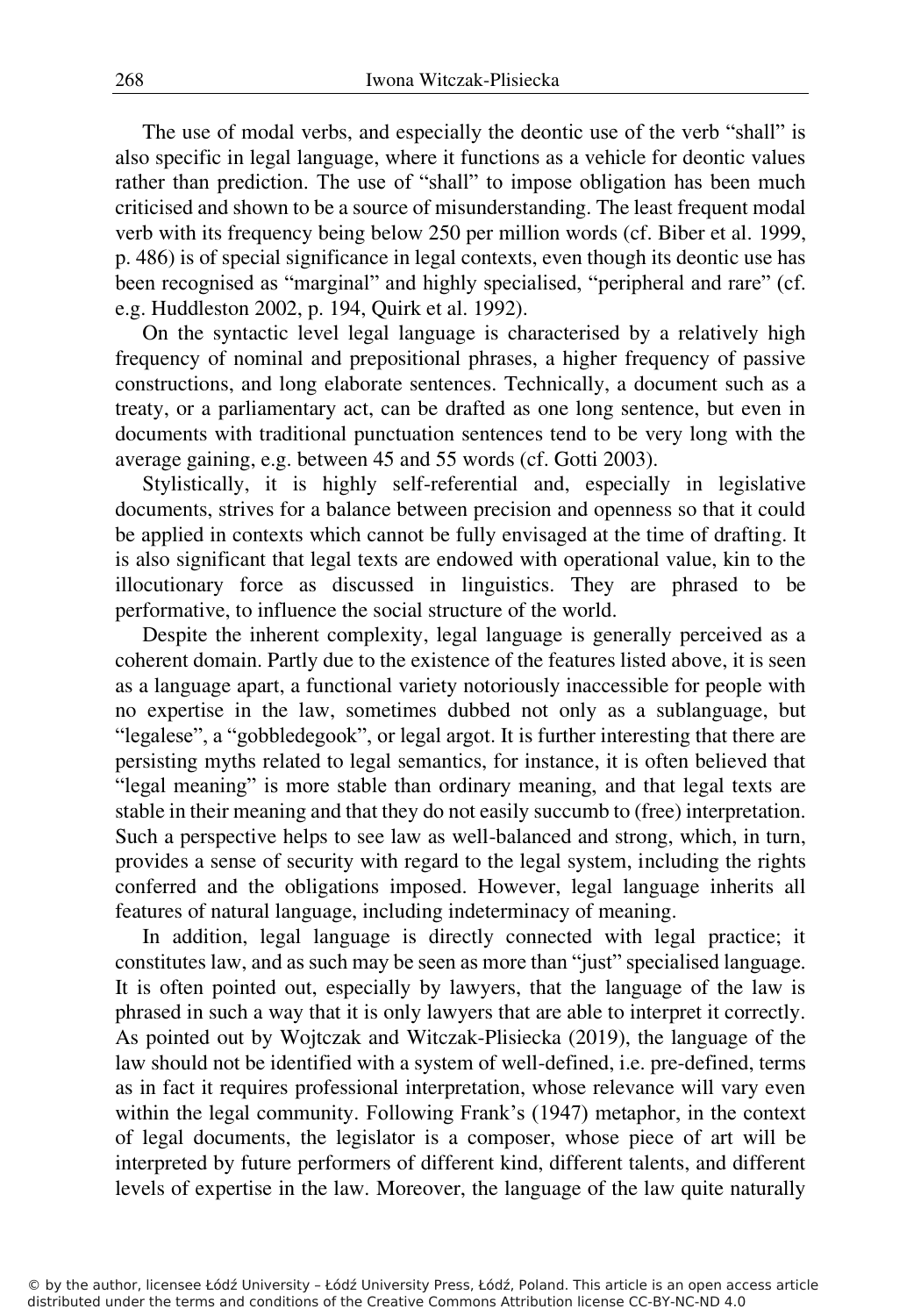involves metaphorical imagery, which poses further difficulties (cf., e.g. Wojtczak, Witczak-Plisiecka & Augustyn 2017).

All the characteristic features of legal language as described above together with the function that it plays in the social world contribute to the relative difficulty that translators have to face when they engage in working in the field.

It is natural that in discussing translation we consider the problem of equivalence. A good translation is supposed to be faithful, truthful, loyal to the source text and its author. It is also common practice to identify translation with representing meaning across natural languages, and it is often backgrounded that there are similar processes in the context of translating between natural languages and reformulating messages within one natural language. The latter processes bear particular resemblance to translation when reformulation is done between general language and specialised languages, as, for instance, in the context of legal discourse (where discourse means the legal variety, whether spoken or written) and language at large.

Famously, Roman Jakobson (1959) in his theory focused on literary language introduced three main types of equivalence:

- 1) intralingual equivalence
- 2) interlingual equivalence, and
- 3) intersemiotic equivalence.

Naturally, intralingual equivalence is sought within one language through rewording, interlingual equivalence, or as Jakobson dubbed it, "translation proper" refers to translating from one natural language to another, and, finally, intersemiotic equivalence refers to the sameness of meaning between different semiotic systems and involves transmutation between language and, e.g., nonverbal systems, such as visual arts, gestures, etc.

Legal language contexts provide particularly good illustrations that all three types of equivalence, as defined by Jakobson, are relevant for translation practice. They can be relevant even at the level of translating legal documents, not to mention the many legal discourses involving face-to-face interactions, which invite a much wider perspective. Let us now consider selected aspects of how English legal language and the problems of different types of equivalence are related.

# **3. Translation in the legal context: Selected problems 3.1. Intralingual equivalence and legal translation**

It may seem that intralingual processes of reformulation are of minor importance for translators; however, there are a few points to be mentioned. Firstly, interpretation of a legal text involves understanding of the terms and phrases used in such a text not only in their immediate linguistic environment, but also on the intertextual plane. In some approaches this complexity is conceptualised in a Bakhtinian (1981, 1986) dialogic perspective (cf. an overview of related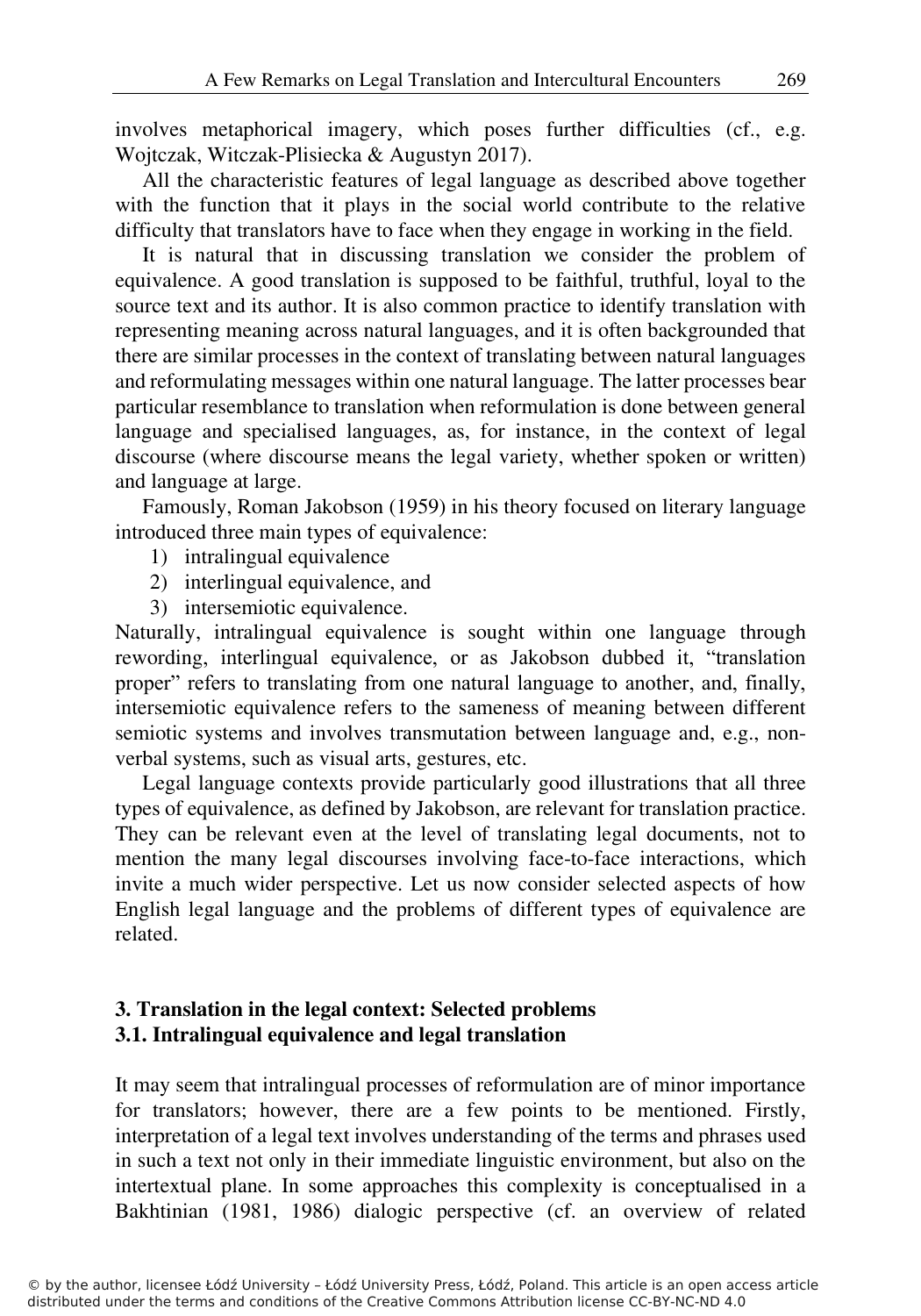approaches in Jopek-Bosiacka 2019), where the intralingual interpretation focuses on the internal structure of the text, while the intertextual interpretation involves the interrelations between the text in question and other texts belonging to the same genre, and in general to the same legal system. Thus, any interpretation of a legal text must consider the specificity of legal culture in its entirety and the particular legal culture in which the text belongs. As a result, the intralingual level already necessitates considerations of culture-bound issues, which goes beyond the recognition of e.g. the Roman law system and tradition, or the common law system as even within one legal system terminology may differ across subsystems or genres.

The heading in this section includes both intralingual "translation" and translation proper. Indeed, the word "translation" for reformulation within one language in this context may be more accurate than "equivalence" as it involves "translating" for selected audiences.

One of the many manifestations of "cultural encounters" in the law involves reformulation within one language, which can be directly found in the context of plain language movement. Plain language, or plain legal language, movement is a campaign whose origin can be traced back to 1970s in the united States and the research by Robert Charrow and Veda Charrow (cf. Charrow & Charrow 1979) focused on the (in)comprehensibility of jury instructions. Charrow and Charrow's (1979) original reflection was that jury members found the instructions given to them quite incomprehensible due to the intricacies of legal language used within. The researchers' conclusion was that legal texts, especially those directed to lay people, should be reformulated so that ordinary people could understand them directly.

An illustrative example of what kind of differences can be expected between the traditional legal register in English and a "plain" variety closer to ordinary language can be found in a speech given by Lord Justice Rix at a Clarity seminar in 2006, later published in *Clarity*, a journal devoted to plain language movement; a fragment has been quoted in table 1 below:

| at a Clarity schimat at Defiton What Sapic, To Oct 2000, |                                                                    |
|----------------------------------------------------------|--------------------------------------------------------------------|
| The "legalese" version                                   | Upon any such default, and at any time thereafter, Secured Party   |
|                                                          | may declare the entire balance of the indebtedness secured hereby, |
|                                                          | plus any other sums owed hereunder, immediately due and payable    |
|                                                          | without demand or notice, less any refund due, and Secured Party   |
|                                                          | shall have all the remedies of the Uniform Commercial Code.        |
| The "plain" version                                      | If I break any of my promises in this document, you can at any     |
|                                                          | time demand that I immediately pay all that I owe                  |

**Table 1:** Lord Justice Rix's example of "traditional" and "plain" legal discourse; Speech delivered at a Clarity seminar at Denton Wilde Sapte,10 Oct 2006;

Source: http://www.clarity-international.net/journals/56.pdf

In general, any possible reformulation of legal discourse into its "plain" version has as many enthusiasts as opponents. Many non-professional people see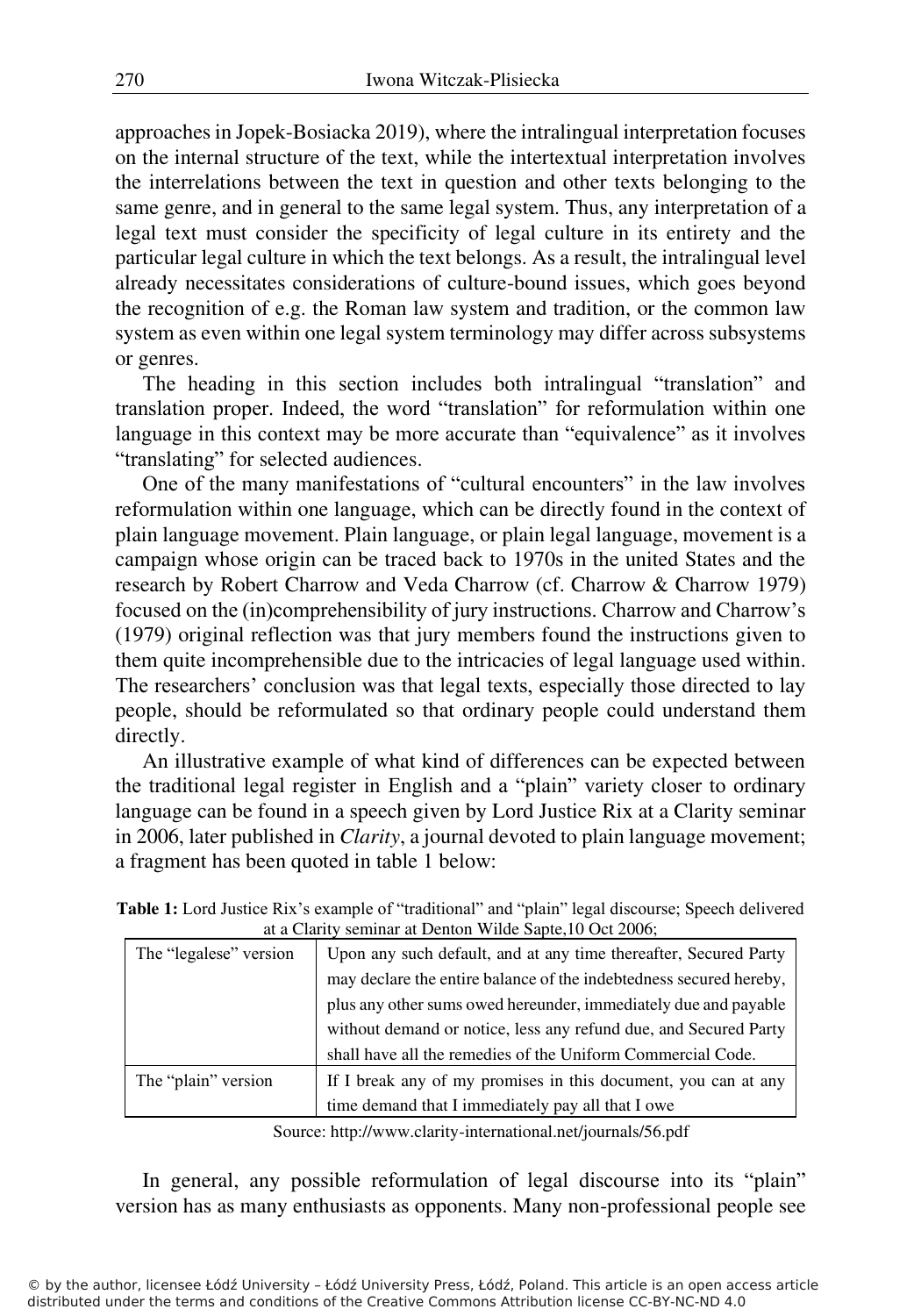it as a move in the right direction, but as many or more lawyers see it as distortion which may have a particularly negative impact on legal practice, blurring the division between legal metalanguage, a functional hermetic variety, and everyday discourse where the level of precision is much lower. Whichever the opinion in the context of translation it is necessary that the existing variety in English legal language is recognised and attended to. A legal translator must also be ready to decide how to represent the register found in the source context in the target language, how much of its traditional "charm" should be, and can be, represented in the foreign language version.

Since 1970s plain language movement has spread all around the world and its proponents have also made numerous claims with regard to languages other than English. Within English, demands for reformulation can be found across various legal Englishes belonging to various legal (sub)cultures.

In 1999, as a result of the Plain English Campaign, a number of changes were introduced in the field of the terminology of civil law in England, which received a wide coverage not only in law-oriented circles, but also in popular cites focused on language matters (cf. https://www.worldwidewords.org/articles/probono.htm). As the Master of the Rolls, Lord Harry Wolff, said in his report on *Access to Justice*<sup>2</sup>. The system of civil justice and the rules which govern it must be broadly comprehensible not only to an inner circle of initiates but to non-professional advisers and, so far as possible, to ordinary people of average ability who are unlikely to have more than a single encounter with the system".

The Access to Justice Act introduced lexical changes within the legal metalanguage in the domain of civil law. For instance, the use of "plaintiff" was abandoned and the term "claimant" introduced into the legal metalanguage. Similarly, the rather archaic term "writ" as in "issue a writ" was replaced with a more transparent "claim form" that can be 'just' presented; a less transparent "give leave" turned into "give permission". Lord Wolff also suggested that the word "pleadings" should be replaced with "statement of case" to bring the civil law language closer to the common language of the people. Furthermore, a number of common law-based labels were changed, e.g. the "Anton Piller order" was replaced with a more explicit "search order", and a "Mariva injunction" was replaced with a "freezing injuction", two terms that could be easily understood without any prior knowledge of the cases in which proper names of Anton Piller and Mariva were involved. Plain English was also chosen to replace selected Latin terms of art. e.g., "sub judice" was replaced with "pending litigation", a "guardian ad litem" with a "litigation friend", as well as "inter partes" and "ex parte" with "with notice" and "without notice" respectively, and "in camera" into "in private".

The changes as above impose a specific system of sense relations within one language. For instance "plaintiff" and "claimant" are synonymous in English at large, but do not work as synonyms within the legal system, where technical

<sup>&</sup>lt;sup>2</sup> cf. Access to Justice Act 1999;

https://www.legislation.gov.uk/ukpga/1999/22/notes/contents

<sup>©</sup> by the author, licensee Łódź University – Łódź University Press, Łódź, Poland. This article is an open access article distributed under the terms and conditions of the Creative Commons Attribution license CC-BY-NC-ND 4.0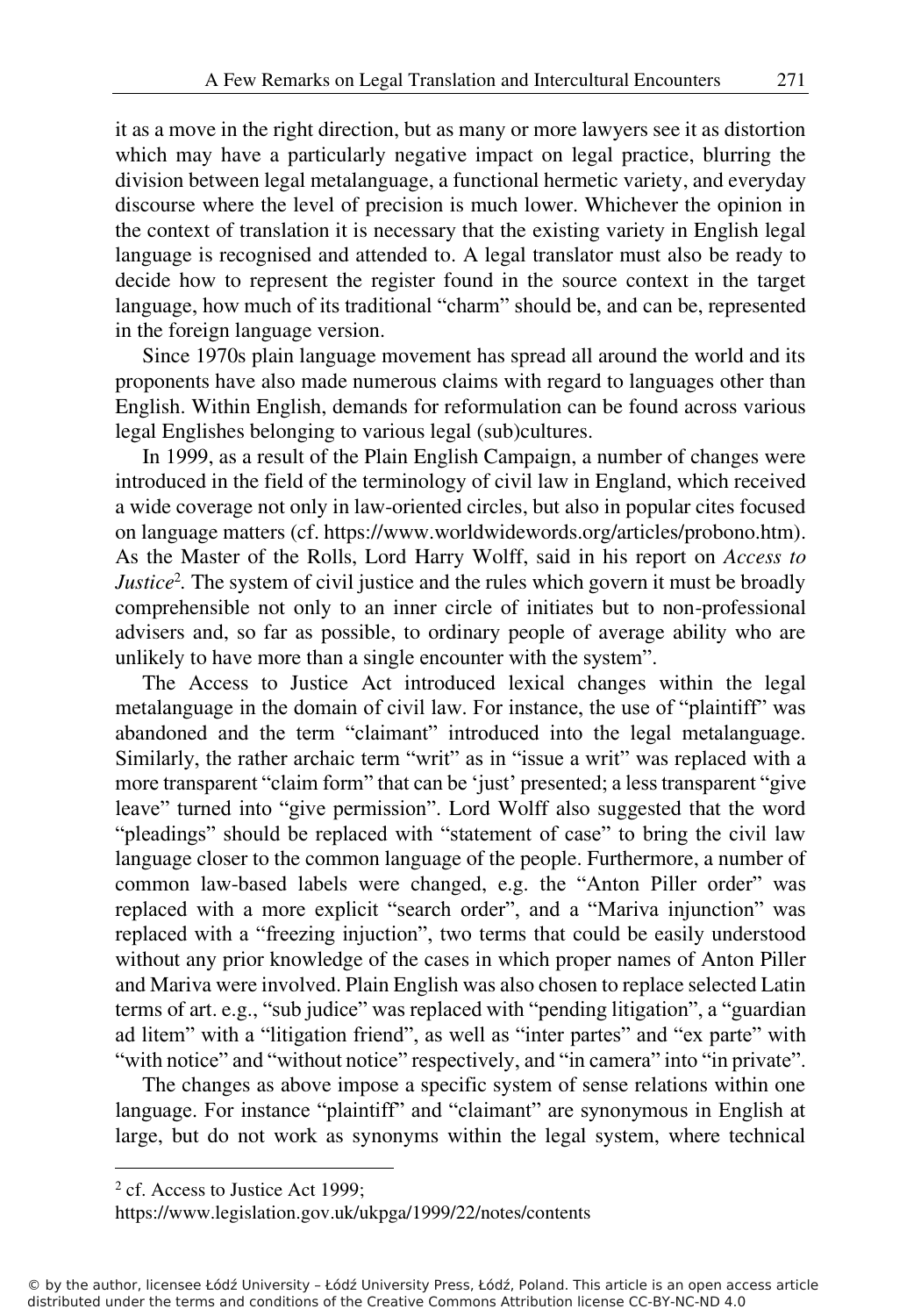terminology of criminal law and civil law differs. Thus, there is a complex network of semantic interrelations on the intralinguistic plane, where the status of lexical items depends on their grounding in the legal system, i.e. whether they are approached as metalanguage or ordinary language. Naturally, the intralingual interconnections pose problems for translators looking for interlingual equivalence. For instance, translating the above-mentioned terms into Polish will require the recognition of the source terms and knowing their equivalents, but translating from Polish to English will also require the detailed knowledge of professional terminology with the division into the criminal and the civil law system as only one of the equivalents is going to be fully adequate.

# **3.2. Interlingual equivalence and legal translation**

The problem that can be seen in the interface of intralingual and interlingual contexts, especially when different legal Englishes are taken into consideration is that of the names of legal professions. The six most frequently used labels include: "attorney", "solicitor", "barrister", "prosecutor", "advocate", "judge", and "notary". There are also common general terms, such as "lawyer", or less frequently used "advocate". Many of the labels denoting the professions notoriously lack one-to-one equivalents not only in other natural languages, but also across various legal Englishes. In addition, even if there seems to be an appropriate equivalent, it is often the case that the competences associated with the profession differ across both different Englishes and different legal systems.

In summary, a legal translator dealing with an English-language text must pay attention to the fact in which legal culture the text belongs as the competences associated with a particular label may differ along with a difference in the definition of the legal institution in question in a particular culture. There are numerous examples, but one that is specially interested, and particularly visible is that of the names of legal professions. To provide a simple example: an "attorney" can mean 'just' a lawyer, a solicitor, or a prosecutor (as in "district attorney" as used in the United States), while a "notary" in some countries will denote a lawyer, but, for instance, in the United States may denote simply a person employed to perform notarial duties, but there is no requirement that such a person should hold a diploma from a legal department. Thus, it may be misleading to uncritically use the Polish word "notariusz" (the closest English word is "notary") in all contexts as an equivalent for "notary".

Significantly, in recognition of the problems that may arise if an equivalent label is used in the target language, it has been rather common practice that terms, such as "barrister" and "solicitor" would not be translated within the EU legislation, but retained in their English form in different EU official language versions of relevant documents (cf. e.g. CURIA' Verdict C-127/04). In fact in all court documents in the EU, for instance in the documents of the Court of Justice of the European Union, names of legal professions are cited in their original,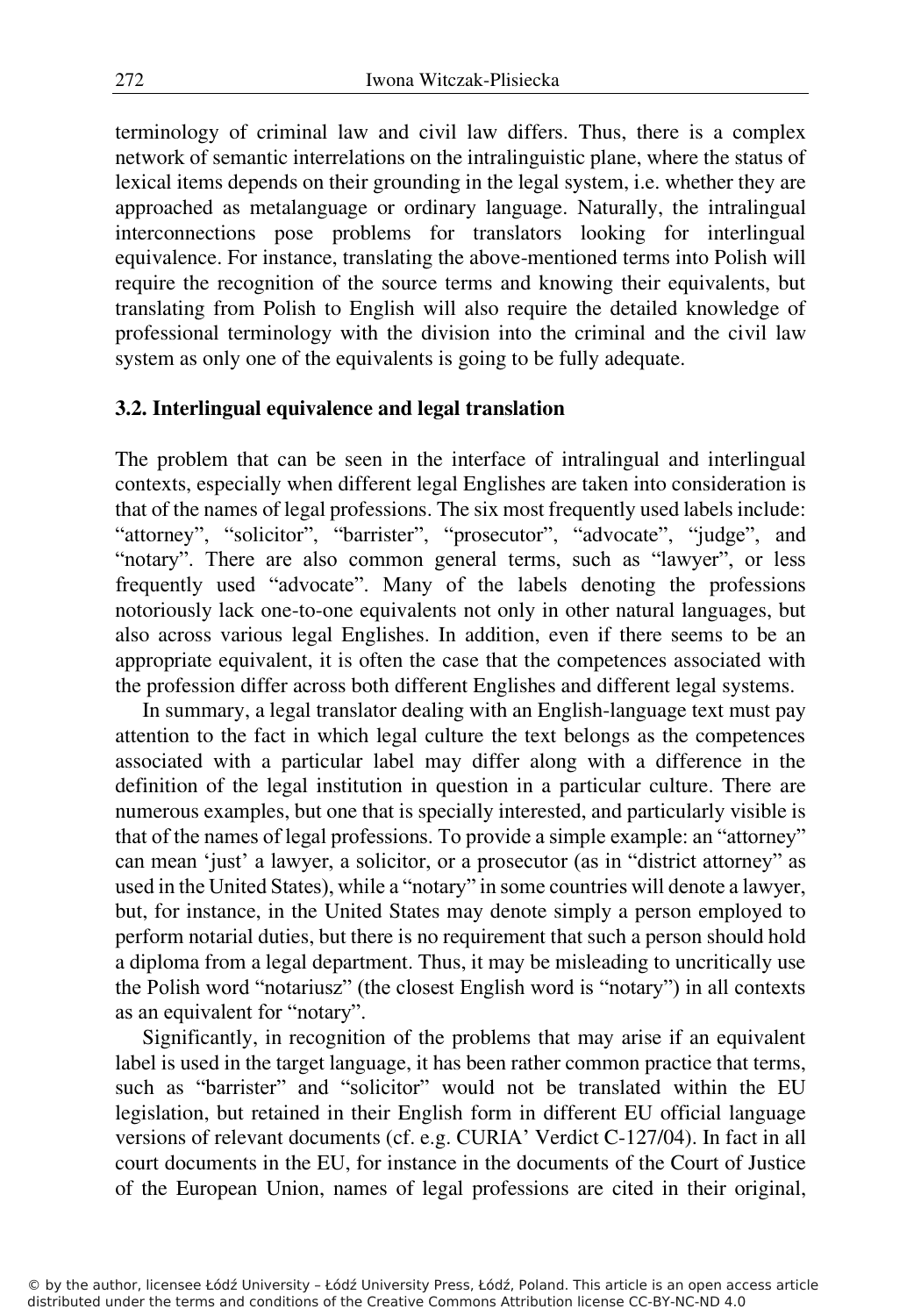native language versions. This can be seen in Table 1 one below, where not only "barrister" and "solicitor", but also other legal professional labels are left without translation. For instance, "avoccato dello Stato" for an Italy-based professional, and the acronym QC (for "Queen's Councel"), a title used for a senior lawyer who can act as a senior counsel in court cases in the Commonwealth, are both used in their original form in four different official language versions: English, Polish, French, and Finnish.

The strategy dictating not to translate names of legal professions even in the context of case proceedings is pragmatic in nature. It is more practical not to provide an equivalent that by definition will be imperfect and instead invite audiences to recognise the "foreignness" of the words, and consequently, categories.

**Table 2***: Four language versions of a fragment of a CURIA document* (emphasis added) (Source: InfoCuria Case-Law; C-127/04 – O'Byrne; https://curia.europa.eu)

| $\left[ \ldots \right]$ after considering the observations submitted on behalf of: |                                                                                           |  |
|------------------------------------------------------------------------------------|-------------------------------------------------------------------------------------------|--|
|                                                                                    | Declan O'Byrne, by S. Maskrey QC and H. Preston, Barrister, instructed by                 |  |
|                                                                                    | K. Pickup, <b>Solicitor</b> ,                                                             |  |
|                                                                                    | Sanofi Pasteur MSD Ltd and Sanofi Pasteur SA, by G. Leggatt $QC$ and P.                   |  |
|                                                                                    | Popat, <b>Barrister</b> ,                                                                 |  |
|                                                                                    | the Italian Government, by I.M. Braguglia, acting as Agent, assisted by                   |  |
|                                                                                    | P. Gentili, avvocato dello Stato, []                                                      |  |
| [] uwzględniając uwagi przedłożone:                                                |                                                                                           |  |
|                                                                                    | w imieniu M. O'Byrne'a, przez S. Maskrey'ego, QC, i H. Prestona, barrister,               |  |
|                                                                                    | umocowanych przez K. Pickup, solicitor,                                                   |  |
|                                                                                    | w imieniu Sanofi Pasteur MSD Ltd i Sanofi Pasteur SA, przez G. Leggatta, QC,              |  |
|                                                                                    | <i>i P. Popata</i> , <i>barrister</i> ,                                                   |  |
|                                                                                    | w imieniu rządu włoskiego, przez I. M. Braguglię, działającego w charakterze              |  |
|                                                                                    | pełnomocnika, wspieranego przez P. Gentilię, avvocato dello Stato, []                     |  |
|                                                                                    | [] considérant les observations présentées:                                               |  |
|                                                                                    | pour M. O'Byrne, par MM. S. Maskrey, QC, et H. Preston, barrister, mandatés               |  |
|                                                                                    | par Mme K. Pickup, solicitor,                                                             |  |
|                                                                                    | pour Sanofi Pasteur MSD Ltd et Sanofi Pasteur SA, par MM. G. Leggatt, QC, et              |  |
|                                                                                    | P. Popat, barrister,                                                                      |  |
|                                                                                    | pour le gouvernement italien, par M. I. M. Braguglia, en qualité d'agent, assisté         |  |
|                                                                                    | de M. P. Gentili, avvocato dello Stato, $[]$                                              |  |
|                                                                                    | [] ottaen huomioon huomautukset, jotka sille ovat esittäneet                              |  |
|                                                                                    | O'Byrne, edustajinaan S. Maskrey, QC, ja barrister H. Preston, solicitor                  |  |
|                                                                                    | K. Pickupin valtuuttamina,                                                                |  |
|                                                                                    | Sanofi Pasteur MSD Ltd ja Sanofi Pasteur SA, edustajinaan G. Leggatt, QC,                 |  |
|                                                                                    | ja <b>barrister</b> P. Popat,                                                             |  |
|                                                                                    | Italian hallitus, asiamiehenään I. M. Braguglia, avustajanaan <b>avvocato dello Stato</b> |  |
|                                                                                    | $P. Gentili, \lceil  \rceil$                                                              |  |

Legal professions illustrate the possibly negative influence that cultural differences may have on translation. As in non-legal intercultural encounters, participants of discourse (and translators in this context) may produce messages that are only superficially mutually intelligible. Mutual comprehension may be affected by "invisible" at first sight differences in the conceptualization of the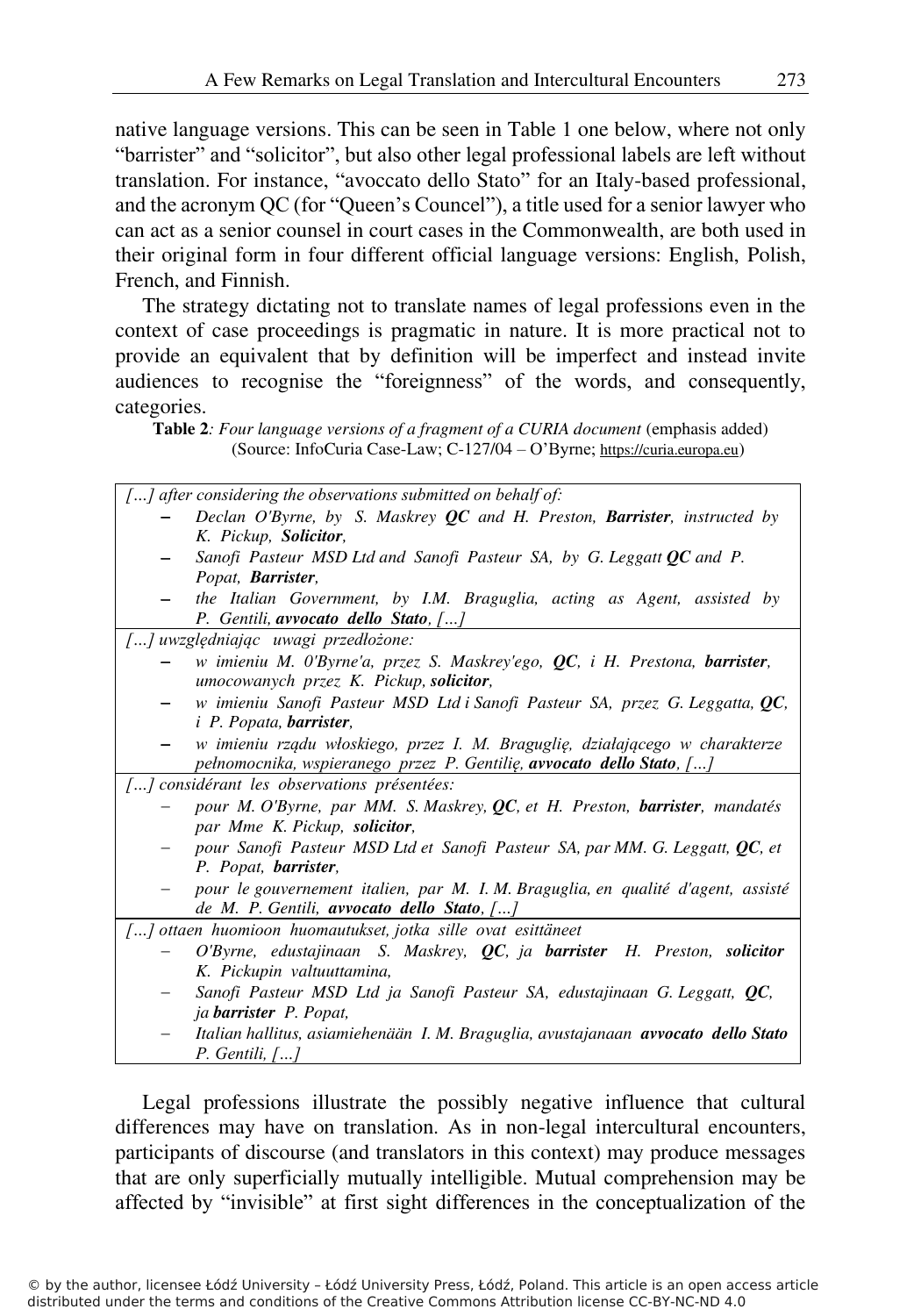world, here: the legal reality. A similar problem arises in the context of other legal institutions, for instance translation of labels denoting different companies (e.g. "company with limited liability") can be challenging in that while rendering the name (type) of a company in the target language, the translator should take into consideration the competences associated with a particular formation rather than literal, semantic and dictionary meaning-related equivalents.

One of the most frequently discussed markers of legal language, i.e. the deontic "shall" is also problematic in translation. It is advertised in legal studies as a marker for deonticity, a modal to impose obligation, however, the Plain English campaign criticises it as an ambiguous verb used vaguely in legal contexts. For example, Robinson (1973: 39) says: "the use of 'shall' indicates that the legal subject is under obligation to act in accordance with the terms of the provision [...] it does not indicate something in relation to the future", but Lauchman (2005: 47), a plain language proponent, directs: "Shun the ambiguous shall. The word is used vaguely in five distinct ways, and it requires interpretation. […] It is a "dead" word never heard in everyday conversation. […] Shall has been interpreted in various ways by various judges; some say it means "must," but others insist it's just a recommendation, and means "should." Never suggest legal obligation. State it".

Thus, the deontic shall, as in: "This agreement shall be binding upon …" or "Obligations of the Hirer shall not be assignable", must first be recognised as deontic and not merely epistemic. In English the verb "shall" receives situated interpretations, depending on the context of its use, but in legal texts the future readings seem to be merged with the deontic reading. Its interpretation is a function of the translator's expertise in English legal discourse and his or her ability to recognise conventions used by the people who drafted the document in question. In translation between Polish and English the problem of the future as opposed to the deontic meaning of the verb shall is also of special interest (cf. e.g. Witczak-Plisiecka 2007, 2009). Technically, English does not have verb forms that would be marked for the future tense use; instead it uses various phrases which specialised to convey reference to the future. Polish, on the other hand, has morphologically marked future tense, however, legal deonticity can be conveyed with the use of both the present and the future tense, just like both the Present Simple form and the construction with "shall" can be a vehicle for deonticity in English. For instance, deontic meaning can be carried by both, cf.: "The national flag shall be white and red" and "The national flag is white and red". In many contexts deonticity can also be conveyed with the use of other modal verbs, most often "must".

When a translation process is attempted, the varied shades of meaning of modal verbs, including the contentious "shall", must be recognised, and their pragmatic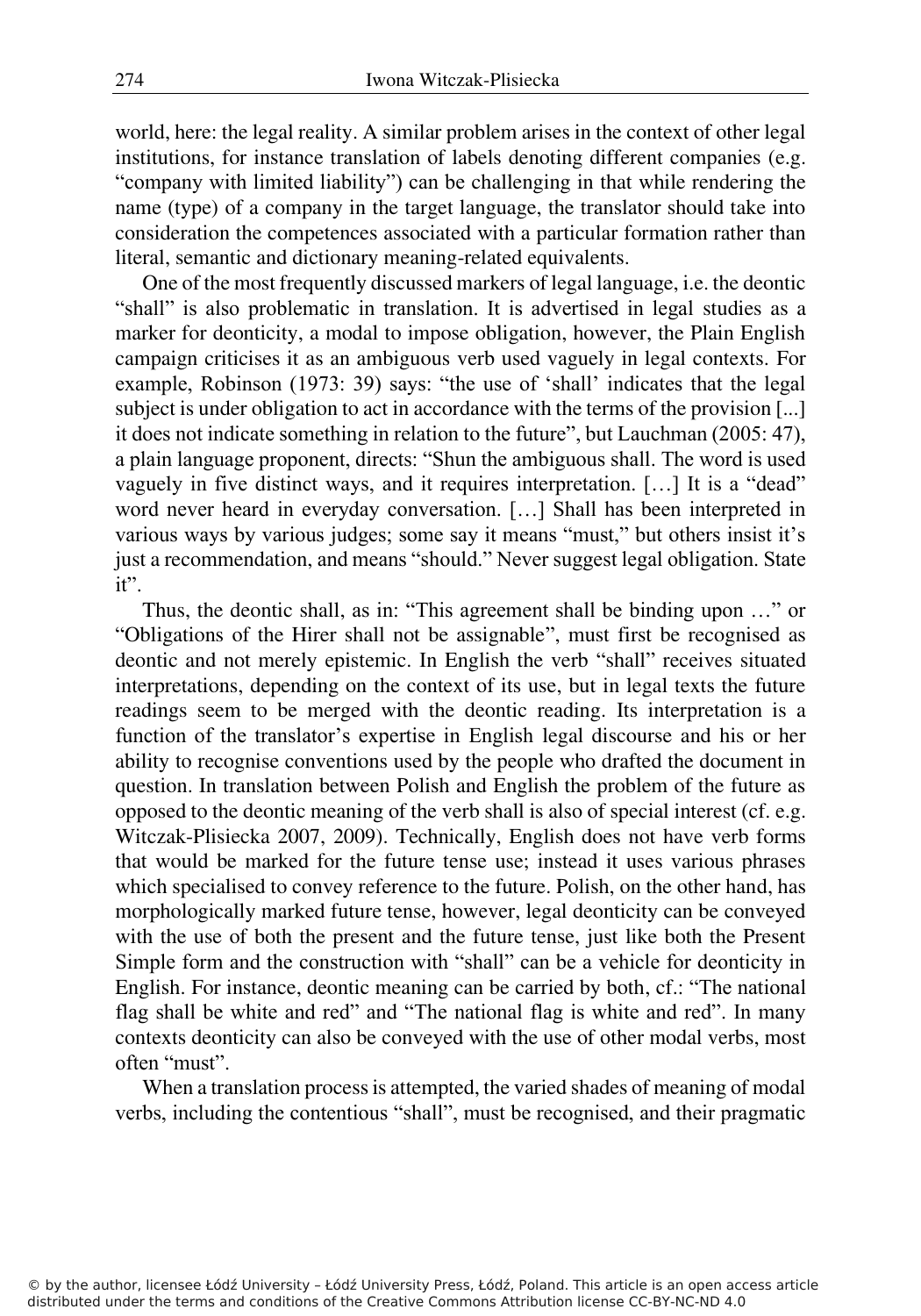function rendered in the target language in a functional way, i.e. with the closest possible pragmatic and legal function-oriented force.

## **3.3. Intersemiotic equivalence and legal translation**

With reference to the intersemiotic plane it is noteworthy that legal translation pertains to legal systems. It is performed in the interface of the realm of law and the imperfect world of ordinary people who use relatively imprecise language.

Lawyers often refer to the concept of "plain meaning". As a legal dictionary suggests (law.com.dictionary): "Unless defined in the statute, every word or phrase in a statute should be accorded its plain and ordinary meaning, considering the context in which the words are used." However, legal semantics cannot be directly identified with common language semantics (cf. Wojtczak and Witczak-Plisiecka 2019). Legal language performs a special function, it is much different from other specialised languages, such as the language of medicine, or the language of engineering. Despite its homogenous appearance, it merges phrases which denote, establish, and re-establish legal reality with ordinary phrases which are used in non-special sense. This is why, although legal translation is not similar to audiodescription or translation between language and gestures, some aspects of it can be recognised as a search for intersemiotic equivalence as the translator, if he or she is to produce a reliable and faithful product, must see through the systemic significance of the language used, and represent the meaning of the source text (discourse) so that it could function in the closest possible way in the target language.

The comprehension of what words mean, and how they do it, can be much different within the legal community and among linguists. The very concept of "plain meaning" can be seen as if through different lenses.

In the case *Smith v. United States* (508 U.S. 223)<sup>3</sup>, the defendant, Smith, was caught trying to barter an automatic weapon with a silencer for two ounces of cocaine. He was caught in the act and charged with drug trafficking, but there was also a question of possible aggravated offence related to the circumstance of "using firearm", while committing the crime. Following the statutory formulae which set higher offences for cases in which a defendant "uses or carries a firearm [...] during and in relation" to another crime or violence of drug trafficking. Smith faced the possibility of serving additional 30 years for using a gun with a silencer, which circumstance could potentially cost a further five years. The question was: Did he use the gun? Smith tried to barter his gun for cocaine, but never produced it, did not threaten anyone with it, did not point it at anybody and had it in his bag all the time.

Eventually, at the level of the US Supreme Court, in 1993, it was decided in a six to three vote that Smith used the gun in the statutory sense with Judge O'Connor explaining that: "Had Congress intended the narrow construction

<sup>3</sup> cf. https://supreme.justia.com/cases/federal/us/508/223/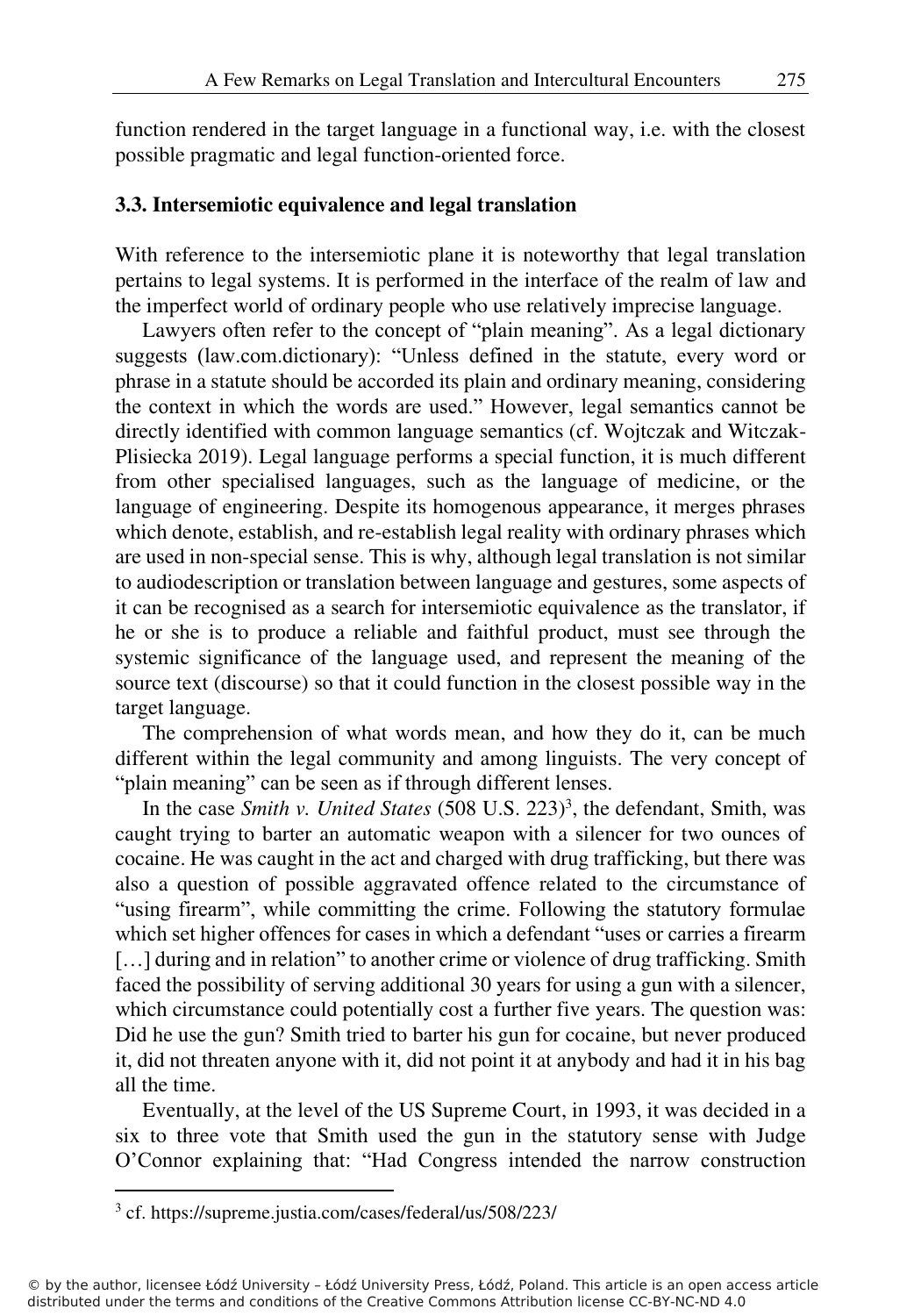petitioner urges, it could have so indicated. It did not, and we decline to introduce that additional requirement on our own."

The case seems to illustrate an important difference that can be seen between the understanding of "plain meaning" on the part of legal professionals and lay people. There are few lay people who would agree that Smith's performance could count as "using" the gun. On the other hand lawyers' approach to lexical meaning in this context is much more "technical" (it is noteworthy of course that the opinion was not unanimous, but still most of the lawyers agreed that it was a "use") in their legal semantics. As it was said in the case: "In affirming Smith's conviction and sentence, the Court [...] held that  $\S$  924(c)(I)'s plain language imposes no requirement that a firearm be "use[d]" as a weapon, but applies to any use of a gun that facilitates in any manner the commission of a drug offense." (https://supreme.justia.com/cases/federal/us/508/223/). Evidently, trying to apply, but not to make law, the Supreme Court also decided that the wording of the statute did not allow for any "narrowing" of the sense of the word "use", for instance to interpret it as "use to attack". This legal interpretation disagrees with intuitions of ordinary people with regard to "using the gun". In fact, even one of the Supreme Court judges, Antonin Scalia, a famous (or notorious) textualist, in his dissent opinion pointed out to the fact that, for instance, using a walking stick that had belonged to one's grandfather as decoration in the hall would not constitute an act of "using a walking stick" in a proper sense of the phrase. He also said: "even the criminal who pistol-whips his victim has not used a firearm within the meaning of  $\S$  924(c)(1), for firearms are intended to be fired or brandished, not used as bludgeons".

The example shows the significance of legal interpretation, but also the fact that legal language can itself be underdetermined. As Hart pointed out: "Natural languages like English are […] irreducibly open-textured. [...] [W]e should not cherish, even as an ideal, the conception of a rule so detailed that the question whether it applied or not to a particular case was always settled in advance, and never involved, at the point of actual application, a fresh choice between open alternatives. Put shortly, the reason is that the necessity for such choice is thrust upon us because we are men, not gods." (Hart 1961: 127-8).

There are numerous contexts where lawyers seem to act with a tacit recognition of the fact that language is underdetermined, forcing categorization that is clearly pragmatic in nature. There have been judgements in which snails were classified as fish, carrot as fruit, and tomatoes as vegetable. It was not uncommon to refer to "plain meaning" in such contexts. For instance in *Nix vs. Hedden*, 149 U.S. 304 (1983), in an attempt to explain "ordinary and plain meaning", it was claimed that: "Botanically speaking, tomatoes are the fruit of a vine, just as are cucumbers, squashes, beans, and peas. But in the common language of the people, whether sellers or consumers of provisions, all these are vegetables which are grown in kitchen gardens, and which, whether eaten cooked or raw, are, like potatoes, carrots, parsnips, turnips, beets, cauliflower, cabbage, celery, and lettuce, usually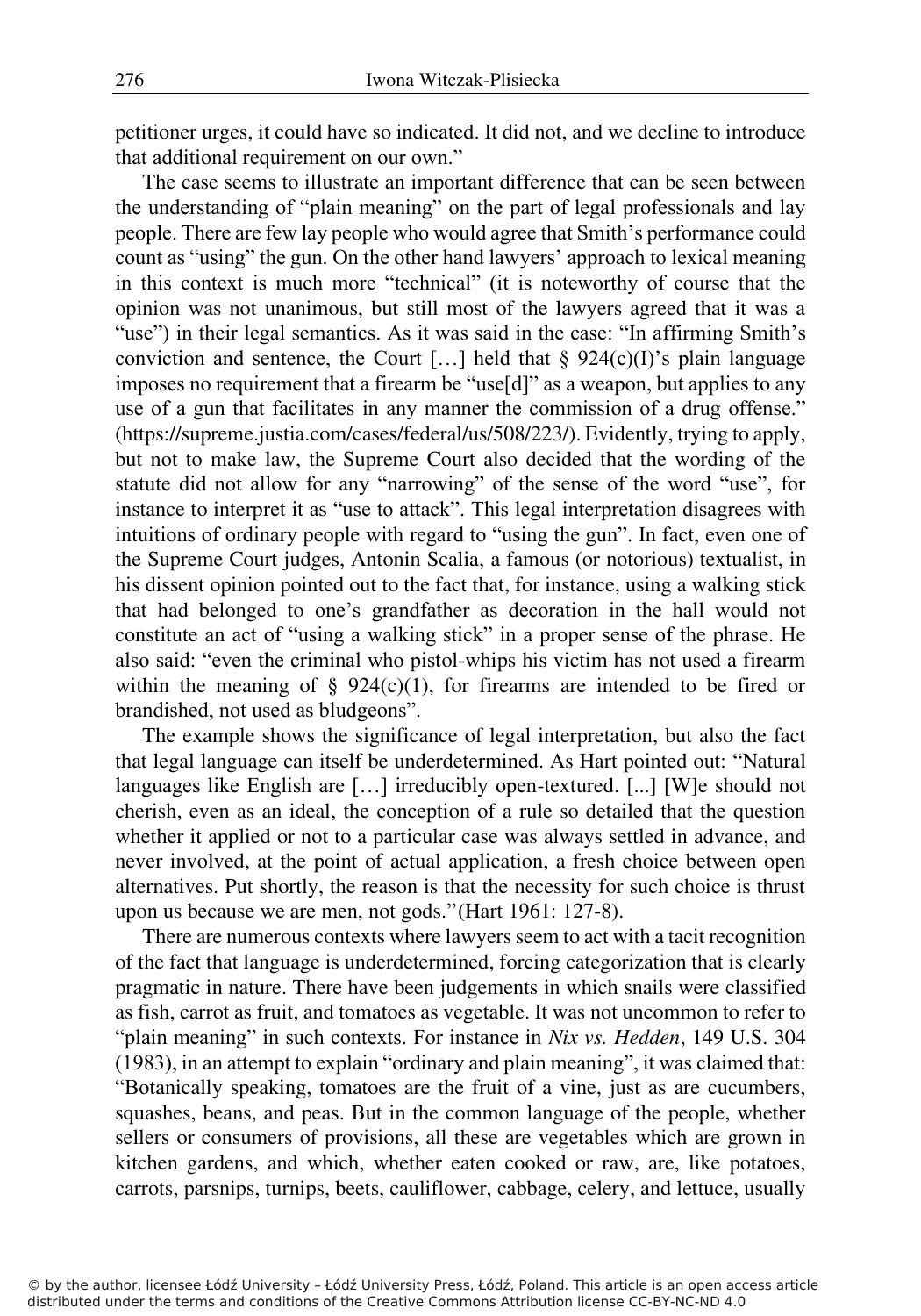served at dinner in, with, or after the soup, fish, or meats which constitute the principal part of the repast, and not, like fruits generally, as dessert."<sup>4</sup> Thus, contrary to common expectations, the law can sometimes legitimize, and in fact (re)construct, reality that is far scientific reality. The motivation is often pragmatic, but it also shows that the political can prevail over the scientific. In the case above the ruling was related to tax law. In the case of snails which were classified in the European Union in 2010 as fish, the problem was that of subsidies for fishers, and in the case of carrot in 2002, the practical problem was to allow the Portuguese to label their traditional product as carrot jam. There have been many more pragmatic rulings of that kind with one dating back to the  $18<sup>th</sup>$  century. As early as 1818, in New York, in a case focused on tax duty (or the lack of it) whales were classified as fish and not mammals against a scientist's expert opinion. Despite the fact that an expert witness was ready to present evidence to the contrary, the court followed the reasoning phrased in Mr. Anthon's statement and decided that the statue was "not to be interpreted according to the refined and learned opinions of naturalists […] but to receive an interpretation according to their common and popular usage". Significantly, pointing to the fact that there was ample evidence that whales were mammals, Mitchell commented: "nobody pretends to the contrary now-a-days, but lawyers and politicians"<sup>5</sup>. Eventually, it was clear that although scientifically whales are mammals, there are conflicting views on how to treat the oil of the whale, which for many business people was to be treated as a kind of "fish oil".

A lesson that such cases may offer for a translator is that engaging in legal translation he or she may mediate between two rather different cultures, either of which shows much complexity within. It is essential that the translator realise that both these cultures tend to treat language differently, including its semantics and social functions. This can be further illustrated with numerous superficially vague expressions found in legislation and legal discourse in general. Such phrases include, for instance: "with due care", "reasonable care", within "reasonable limits" are commonly seen as vague. Similarly, It Is difficult to define what "due regards" or "due diligence" mean. Phrases such as "cruel and unusual punishment", "satisfactory condition", "measures having equivalent effect", "relevant measures", "beyond reasonable doubt", "the reasonable use", "acute hardship", are left to be interpreted in particular contexts. In selected contexts it is the performers of the described actions that have to define them (e.g. drivers must not to perform "careless driving"), on other occasions, or in the case of a legal dispute, lawyers will establish the exact meaning. The phrases are examples of formulaic language and tend not to be seen as vague, but rather as ambiguous within the legal community as they function as markers for legal institutions, whether such institutions are less or more formally defined in the legal system (cf. Witczak-Plisiecka 2008). On the other hand, some degree of vagueness is

<sup>4</sup> http://caselaw.lp.findlaw.com/cgi-bin/getcase.pl?court=US&vol=149&invol=304

<sup>5</sup> http://www.lateralmag.com/articles/issue-29/when-whales-were-fish

<sup>©</sup> by the author, licensee Łódź University – Łódź University Press, Łódź, Poland. This article is an open access article distributed under the terms and conditions of the Creative Commons Attribution license CC-BY-NC-ND 4.0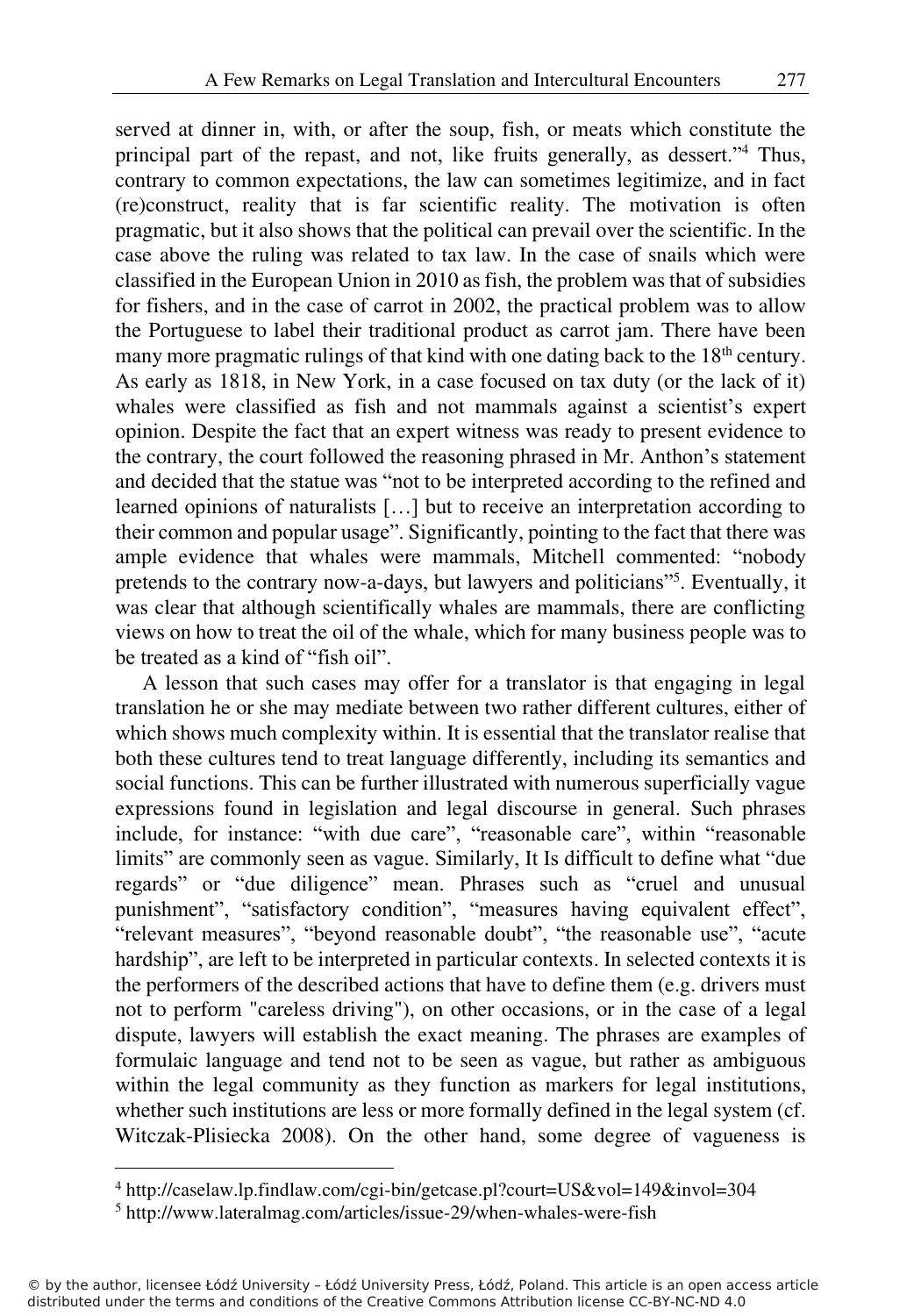necessary in the legal discourse and cannot be seen as a drawback (cf. e.g. Endicott 2000). It is not a sign of imperfection, but a feature of legal discourse, which, in the case of legislative texts, needs to be applicable in future contexts whose details cannot be directly envisaged at the time of drafting. It is worth signalling that in the context of translation, the recognition of the type of vagueness present in the text will also be important.

Another aspect of legal communication and the understanding of pairing of form and function (meaning) in legal contexts involves the distribution of power manifested in the interface of law and lay community (cf. e.g. Fetzer and Witczak-Plisiecka, in press), where structurally similar forms may selectively receive different interpretations depending on the type of relationship between the participants involved in the interaction. Similarly to other contexts where indirectness is involved, translators may be faced with additional difficulties.

Finally, it is important which function the translation is to serve, e.g. is it going to be the normative, the informative, or the judiciary, court-related function (cf. Cao 2007, pp.10ff.), is the original function of the text prescriptive, descriptive, or mixed (cf. Sarcevic 1997), etc. Significantly, in her tacit recognition of the difficulties involved in communication between lawyers and non-lawyers, as early as in 1997, Sarcevic defined the whole of legal translation as a "special-purpose communication" (Sarcevic 1997, p. 9), communication between specialists, excluding any encounters between lawyers and ordinary people. A perspective like this would naturally exclude much of theorising about intralingual and intersemiotic equivalence in the context of law and yet, such encounters are part of today's world.

Once again, it is evident that legal translation in numerous contexts, and In Its entirety, will involve intercultural encounters with likely differences in values, beliefs and intentions on both sides.

### **4. Conclusions**

Intercultural insights and the recognition of differences between various legal cultures, and the terminological peculiarities inherent in them is needed both in comprehending the law and translating its language. Many of the difficulties that arise in legal translation are directly related to legal culture issues, the relatively invisible layer of beliefs, attitudes and values that "insiders" would take for granted.

Recognition of multiple intercultural differences is naturally done on different levels which, in the context of translation, can be related to Jakobson's types of equivalence. Firstly, a translator needs to see the difference between legal language and ordinary language within one natural language system and one legal system; the translator also needs to see the language-related differences in the context of "experts" and "lay people". On the interlingual level there are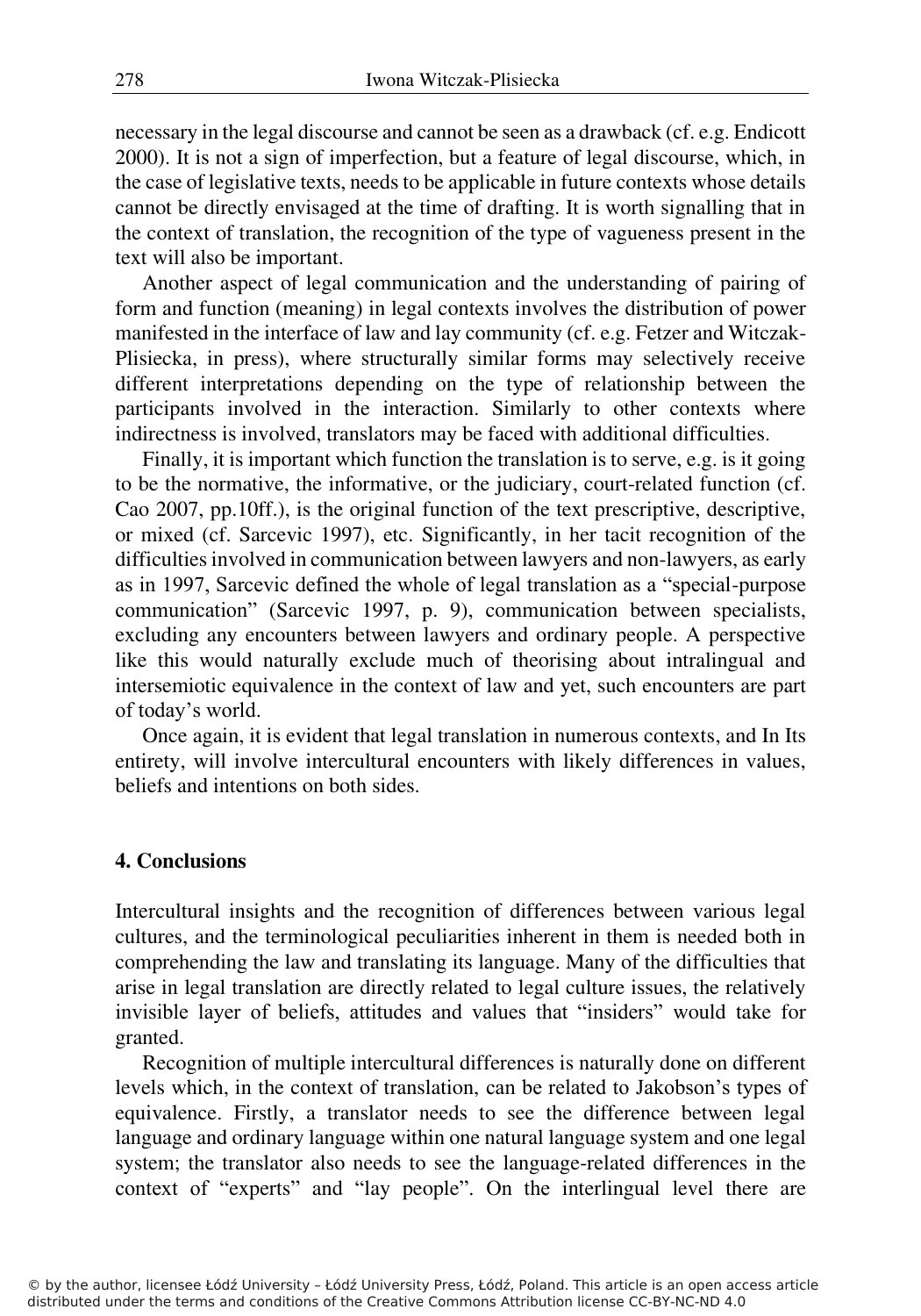"ordinary" differences between natural languages, but legal contexts will enrich them so that they embrace both different languages and different legal systems. At this level, depending on the *Skopos* ideas, i.e. the main purpose that the translator has accepted, and the function that the target language text (discourse) is to serve, lexical equivalence may not fully reflect functional equivalence. In such cases the closest lexical equivalent may not be the best equivalent. Finally, at the intersemiotic plane, differences related to coding, non-transparent presuppositions (e.g. different standards, expectations) must be taken into consideration.

It seems that in order to be a good legal translator it is not enough to be a good linguist as there are crucial differences between how lawyers and lay people perceive legal language and its function in the system of law. Thus, starting with quite mundane differences between legal discourse (written or spoken), a specialised variety, vis-à-vis ordinary language, translators must proceed to embrace cultural issues and different perceptions inherent in both rather detached worlds, accepting that legal translation is an interdisciplinary activity.

### **References**

- Austin, John L. 1962/1975. *How to Do Things with Words*. *The William James Lectures delivered at Harvard University in 1955*, 2nd ed., edited by J.O. Urmson and Marina Sbisa. Oxford: Clarendon Press.
- Bakhtin, Mikhail. M. 1981. *The Dialogic Imagination: Four Essays* [ed. by M. Holquist; trans. C. Emerson and M. Holquist]. Austin: University of Texas Press.
- Bakhtin, Mikhail M. 1986. Speech Genres and Other Late Essays [ed. by C. Emerson and M. Holquist; trans. V. W. McGee]. Austin: University of Texas Press.
- Biber, Douglas, Stig Johansson, Geoffrey Leech, Susan Conrad & Edward Finegan (1999) *Longman Grammar of Spoken and Written English*. Harlow: Longman.
- Cao, Deborah. 2007. *Translating Law.* Clevedon: Multilingual Matters Ltd.
- Charrow, Robert P. & Veda R. Charrow. 1979. "Making Legal Language Understandable: A Psycholinguistic Study of Jury Instructions". *Columbia Law Review*. Vol. 79, No. 7, pp. 1306- 1374. https://doi.org/10.2307/1121842; https://www.jstor.org/stable/1121842
- Crystal, David. 2018. *The Cambridge Encyclopedia of the English Language*. Cambridge: Cambridge University Press. https://doi.org/10.1017/9781108528931
- Danet, Brenda. 1980. "Language in the legal process". *Law and Society Review* 14, pp. 445–564. https://www.jstor.org/stable/i354491; https://doi.org/10.2307/3053192.
- Endicott, Timothy A.O. 2000. *Vagueness in Law*. Oxford: Oxford University Press. https://doi.org/10.1093/acprof:oso/9780198268406.001.0001
- Fetzer, Anita & Iwona Witczak-Plisiecka. 2021 (in press). "Argumentative, Political and Legal Discourse". In: *The Cambridge Handbook of Sociopragmatics*, ed. by M. Haugh, D. Kádár & M. Terkourafi. Cambridge: Cambridge University Press, pp. 520-543.
- Frank, Jerome N. 1947. "Words and music: Some remarks on statutory interpretation". *Columbia Law Review*. No. 8, pp. 1259-1278. https://doi.org/10.2307/1118098
- Gibbons, John. 2003. *Forensic Linguistics: An Introduction to Language in the Justice System*. London: Blackwell.
- Gotti, Maurizio. (2003) *Specialized Discourse. Linguistic Features and Changing Conventions.*  Bern: Peter Lang.
- Hart, Herbert L. A. 1961/1994. The Concept of Law (2nd ed.). Oxford/New York: Clarendon Press.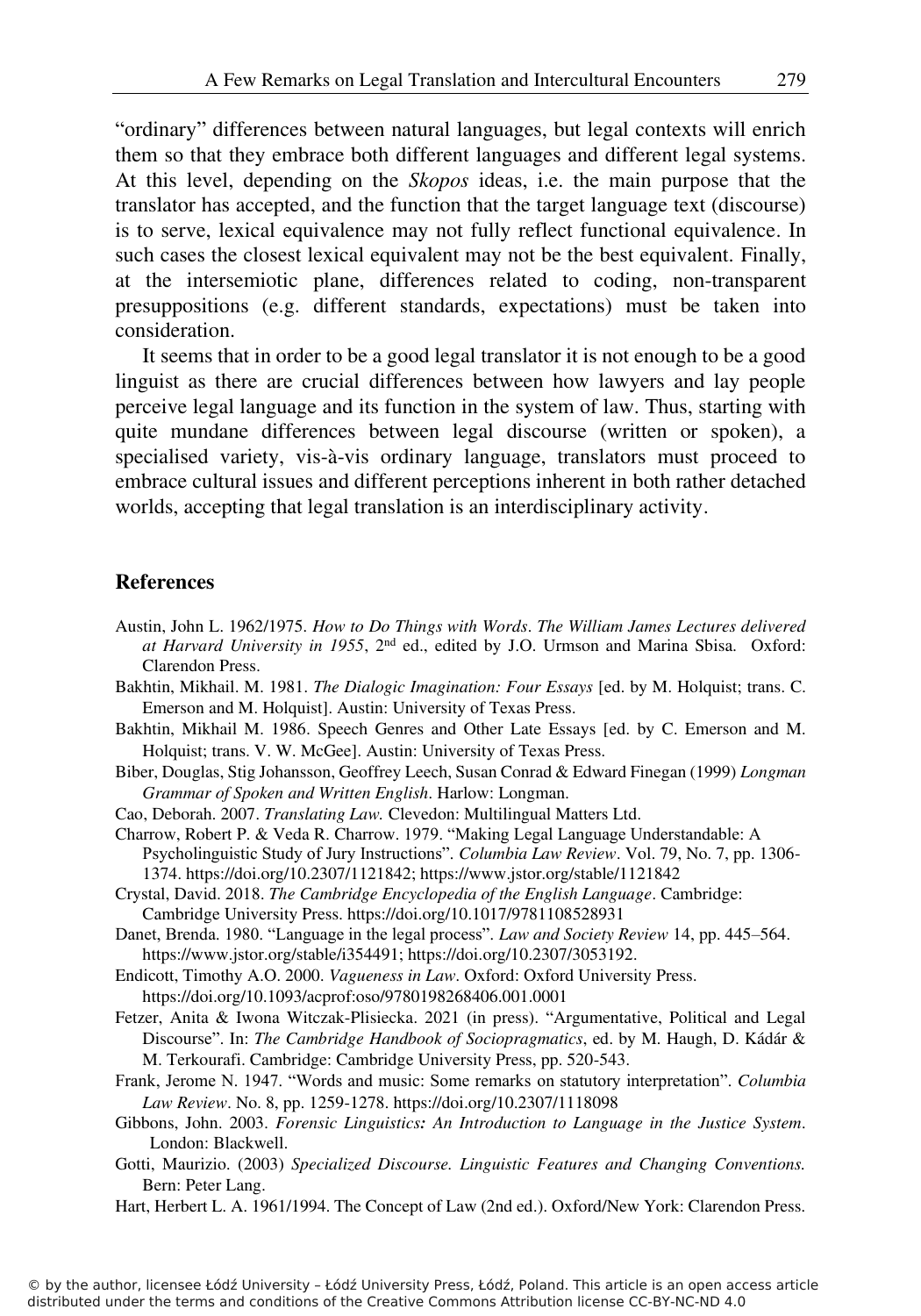- Huddleston, Rodney, Geoffrey K. Pullum et al. (2002) *The Cambridge Grammar of the English Language*. Cambridge: CUP.
- Hutton, Christopher. 1995. 'Law lessons for linguists? Accountability and acts of professional communication', Language and Communication 16(3): 205–14. https://doi.org/10.1016/0271-5309(96)00010-9
- Hutton, Chris. 2009. *Language, Meaning and the Law*. Edinburgh: Edinburgh University Press.
- Jakobson, Roman. 1959. "On Linguistic Aspects of Translation". In: *On* Translation, ed. by R. A. Brower. Cambridge, Mass.: Harvard University Press, pp. 232-239.
- Jopek-Bosiacka, Anna. 2019 *Teoretyczno-prawne I logiczne uwarunkowania przekładu prawnego*. Warszawa: Wolters Kluwer.
- Lauchman, Richard. 2001-2005. *Plain Language. A handbook for writers in the U.S. Government.* Available at http://www.lauchmangroup.com/PDFfiles/ PLHandbook.PDF (accessed May 2007).
- Mellinkoff, David. 1963. *The Language of the Law*. Boston: Little, Brown & Co.
- Quirk, Randolph, Sidney Greenboum, Geoffrey Leech & Jan Svartvik (1992*) A Comprehensive Grammar of the English Language*. London & New York: Longman.
- Robinson, Stanley. 1973. *Drafting: Its application to conveyancing and commercial documents.* London: Butterworths.
- Sarcevic, Susan. 1997. *New Approach to Legal Translation*. The Hague: Kluwer Law International.
- Sugarman, David & H.L.A. Hart. 2005. "Hart Interviewed: H.L.A. Hart in Conversation with David Sugarman" (interview 1988) *Journal of Law and Society*, Vol. 32, No. 2 (Jun., 2005), pp. 267-293 http://ezproxy.library.nyu.edu:2063/stable/3557228
- Tiersma, Peter M. 1999. *Legal Language*. Chicago: The University of Chicago Press.
- Witczak-Plisiecka, Iwona. 2001 (ms). *Semantic and Pragmatic Aspects of Speech Acts in English Legal Texts*. PhD dissertation, University of Lodz, Poland.
- Witczak-Plisiecka, Iwona. 2005. "English legal texts in translation—the relevance-theoretic approach" *Relevance Studies in Poland* 2, pp. 169-181.
- Witczak-Plisiecka, Iwona. 2007. "Linguistic Aspects of the deontic *shall* in the legal context" In: *Language and the Law: International Outlooks*, ed. by K. Kredens and S. Goźdź-Roszkowski.. Frankfurt: Peter Lang, pp. 181-199.
- Witczak-Plisiecka, Iwona. 2008. "The Relevance of Vague Expressions in the Law" *Research in Language* 6, pp. 167-187.
- Witczak-Plisiecka, Iwona. 2009. "Legal Speech Acts in a Cognitive Linguistic Perspective Focus on Modality" *Comparative Legilinguistics* (International Journal for Legal Communication) 1: 1, pp. 159-175.
- Witczak-Plisiecka, Iwona. 2013a. *From Speech Acts to Speech Actions*. Łódź: Lodz University Press.
- Witczak-Plisiecka, Iwona. 2013b. "Speech action in legal contexts". In Marina Sbisà & K. Turner (eds.), *Pragmatics of Speech Actions* [Handbook of pragmatics; Part 2], Berlin/Boston: Mouton de Gruyter, pp. 613-658.
- Witczak-Plisiecka, Iwona. 2016. "The interface of language and culture in the legal context–some teaching implications". In: *Languages, Culture, Media*, ed. by M. Kopytowska, B. Lewandowska-Tomaszczyk, J. Osborne, J. Schmied, K. Yumlu. Chambéry: Editions de l'Université de Savoie Mont Blanc, pp. 323-338, ISBN: 978-2-919732-75-3
- Wojtczak, Sylwia & Iwona Witczak-Plisiecka. 2019. "Metaphors and Legal Language: A few comments on ordinary, specialised, and legal meaning". *Research in Language* 17: 3, pp. 273- 295. DOI: https://doi.org/10.18778/1731-7533.17.3.04
- Wojtczak, Sylwia, Iwona Witczak-Plisiecka, Rafał Augustyn. 2017. *Metafory konceptualne jako narzędzia rozumowania i poznania prawniczego* [Conceptual Metaphors as Tools in Legal Reasoning and Cognition]. Warszawa: Wolters Kluwer.
- Wróblewski, Jerzy, 1948. *Język prawny i prawniczy*. Kraków: Polska Akademia Umiejętności. Wróblewski, Jerzy. 1959. *Zagadnienia teorii wykładni prawa ludowego*. Warszawa.